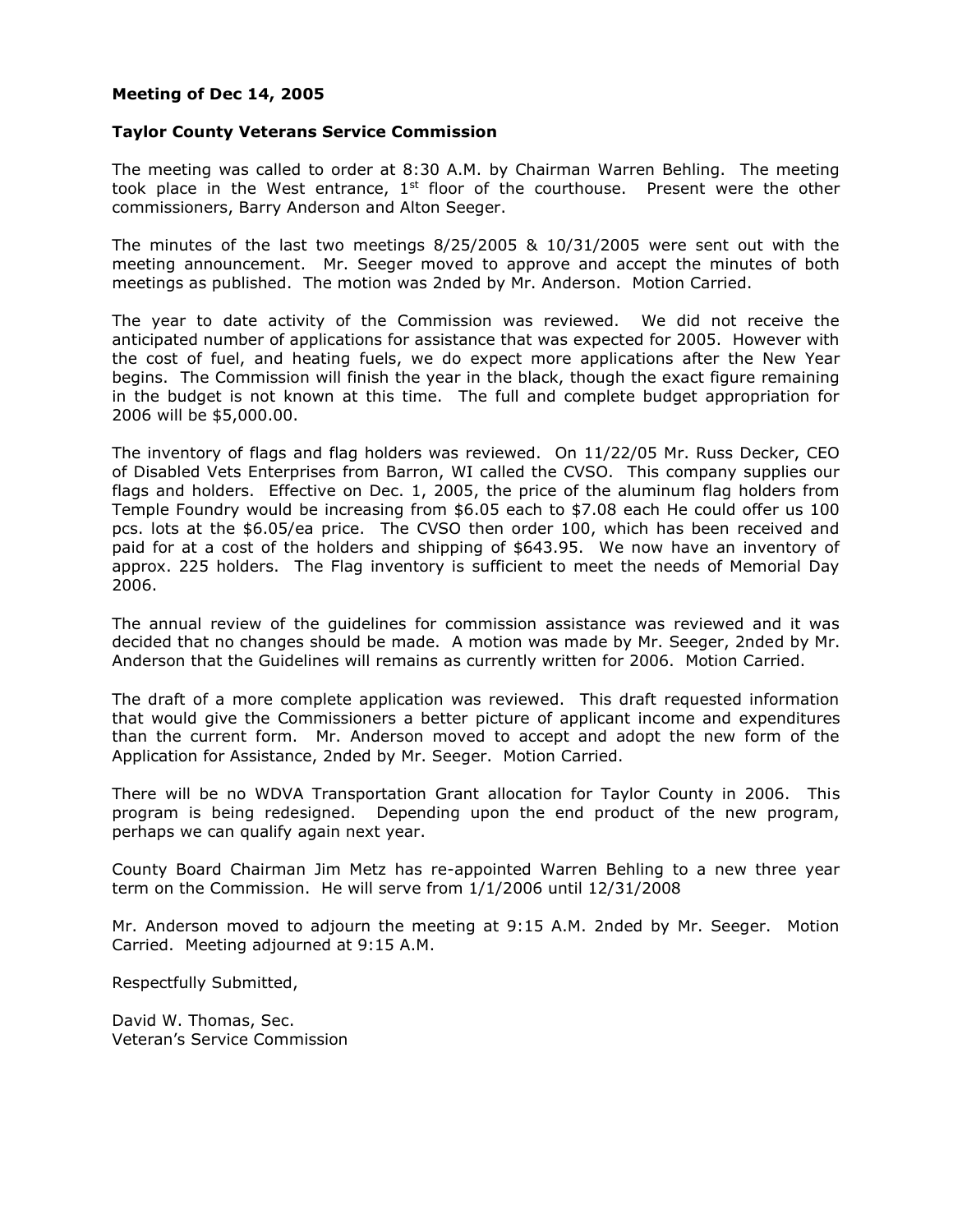# **August 25, 2005**

### **Taylor County Veterans Service Commission**

The meeting was called to order at 8:00 A. M. by Chairman Warren Behling. Also present were Commissioners Barry Anderson, and Alton Seeger. Jim Seidl, Veterans service Committee Chairman was also present. The meeting took place in the West entrance,  $1<sup>st</sup>$ floor of the courthouse.

The minutes of the last meeting had been sent out with the meeting notice. Mr. Anderson moved to accept the minutes as published. The motion was 2nded by Mr. Seeger. Motion Carried.

The year-to-date activity of the Commission was reviewed. To date \$1,688.85 had been given out for assistance to veterans & veterans' families. Other expenses for the Commission totaled \$4,405.34, leaving a 2005 budget balance of \$3,522.65.

Consideration and discussion regarding the 2006 Budget needs for the Commission followed. After discussion of several issues regarding budgetary needs, Mr. Anderson moved to request for 2006 a sum sufficient to restore the Commission's budget to \$5,000.00 for 2006. Mr. Seeger 2nded the motion. Motion Carried.

The annual meeting of the State Association of County Veterans Service Commission will take place at the Wisconsin Veterans' Home at King, WI on Saturday Sept. 10, 2005. Registration for the attendees is \$10.00 per person, and annual dues remain at \$20.00 per county. Chairman Behling and Sec. Thomas will be the only ones attending this year. Mr. Anderson moved to authorize the necessary registration amount. Mr. Seeger 2nded the motion. Motion Carried. Mr. Anderson also moved to authorize the payment of \$20.00 for the 2006 annual dues, 2nded by Mr. Seeger. Motion Carried.

Mr. Anderson suggested that the Commission application for assistance be refined to be able to show what applicants are actually paying on bills and obligations, not just to reflect the balance owing. This will be looked at and a draft brought to the next meeting for the Commissioner's consideration.

There being no further business to come before the meeting, Mr. Anderson moved to adjourn, 2nded by Mr. Seeger. Motion Carried. The meeting was adjourned at 8:30 A.M.

Respectfully Submitted, David W. Thomas, Sec., Veterans Service Commission.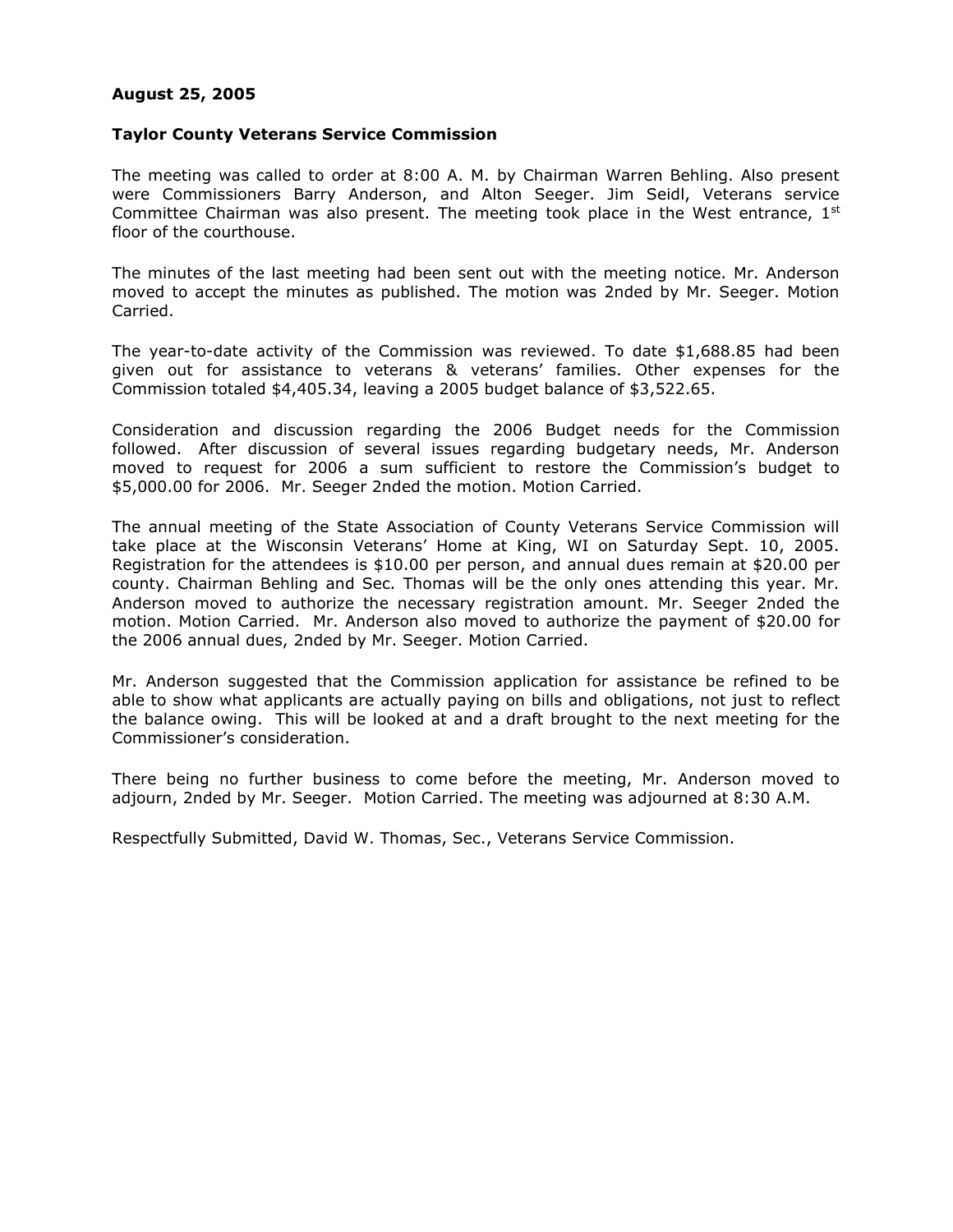# **February 7, 2005**

### **Taylor County Veterans Service Commission**

The meeting was called to order at 8:30 A.M. by Chairman Warren Behling. Also present were Commissioners Barry Anderson and Alton Seeger. There was no one absent. The meeting took place in the West entrance,  $1<sup>st</sup>$  floor of the courthouse.

Mr. Seeger moved to go into closed session for the purpose of considering two requests for Commission assistance. The motion was 2nded by Mr. Anderson, All voting aye, the motion carried.

Mr. Anderson moved to reconvene into open session, 2nded by Mr. Seeger, all voting Aye, Motion Carried.

Mr. Seeger moved to approve the assistance applied for by both applications. Mr. Anderson seconded the motion. Motion Carried.

Chairman Behling mentioned that he could not attend a meeting on March  $7<sup>th</sup>$  if one was necessary, and if a March meeting was necessary to schedule the meeting for March 14<sup>th</sup> instead.

Mr. Anderson moved to adjourn, 2nded by Mr. Seeger. Motion Carried. The meeting was adjourned at 9:05 A.M.

Respectfully Submitted by David W. Thomas, Secretary, Veteran's Service Commission, Taylor County.